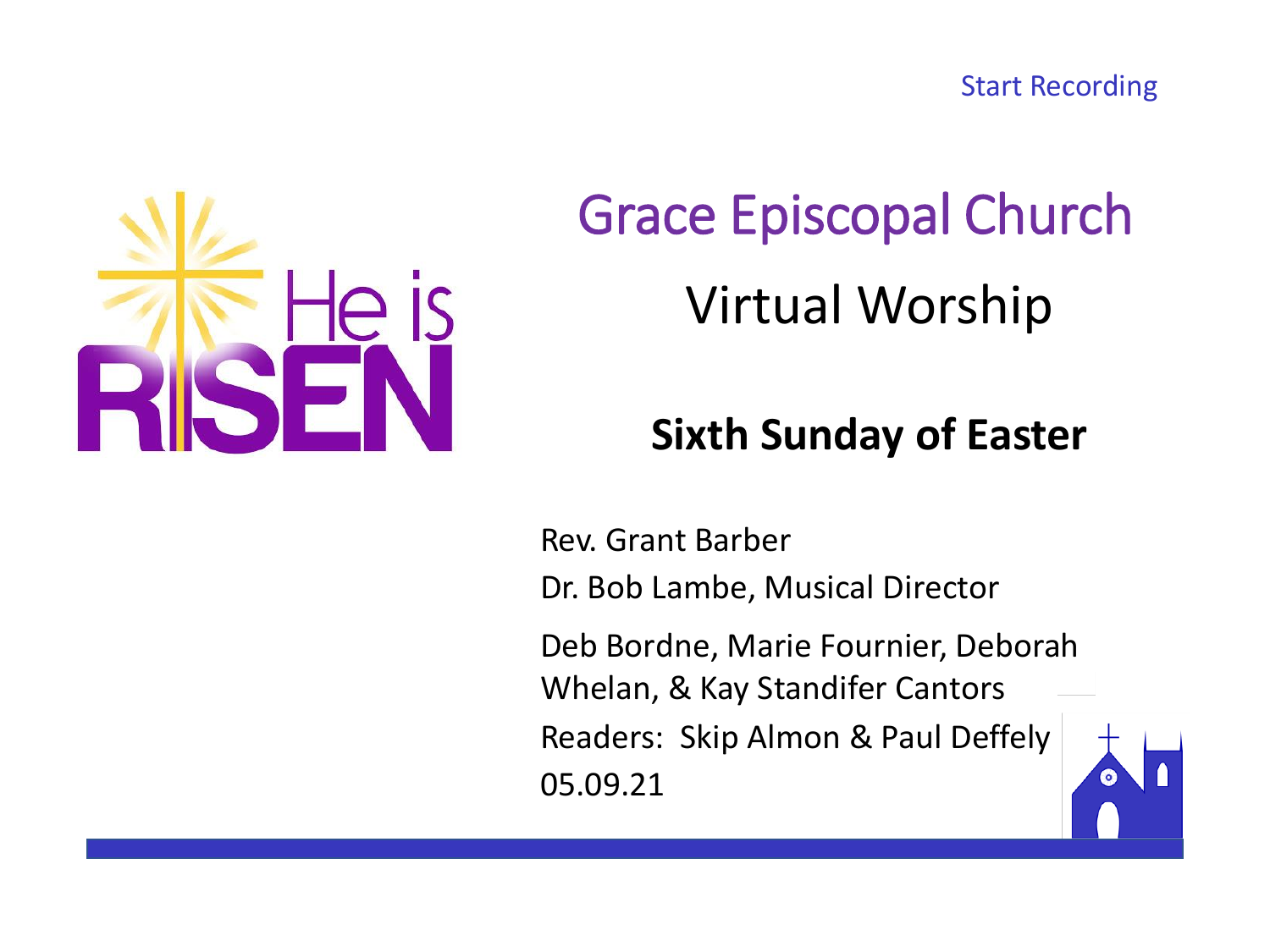

Celebrant: Alleluia! Christ is risen.

*People: The Lord is risen indeed. Alleluia!*



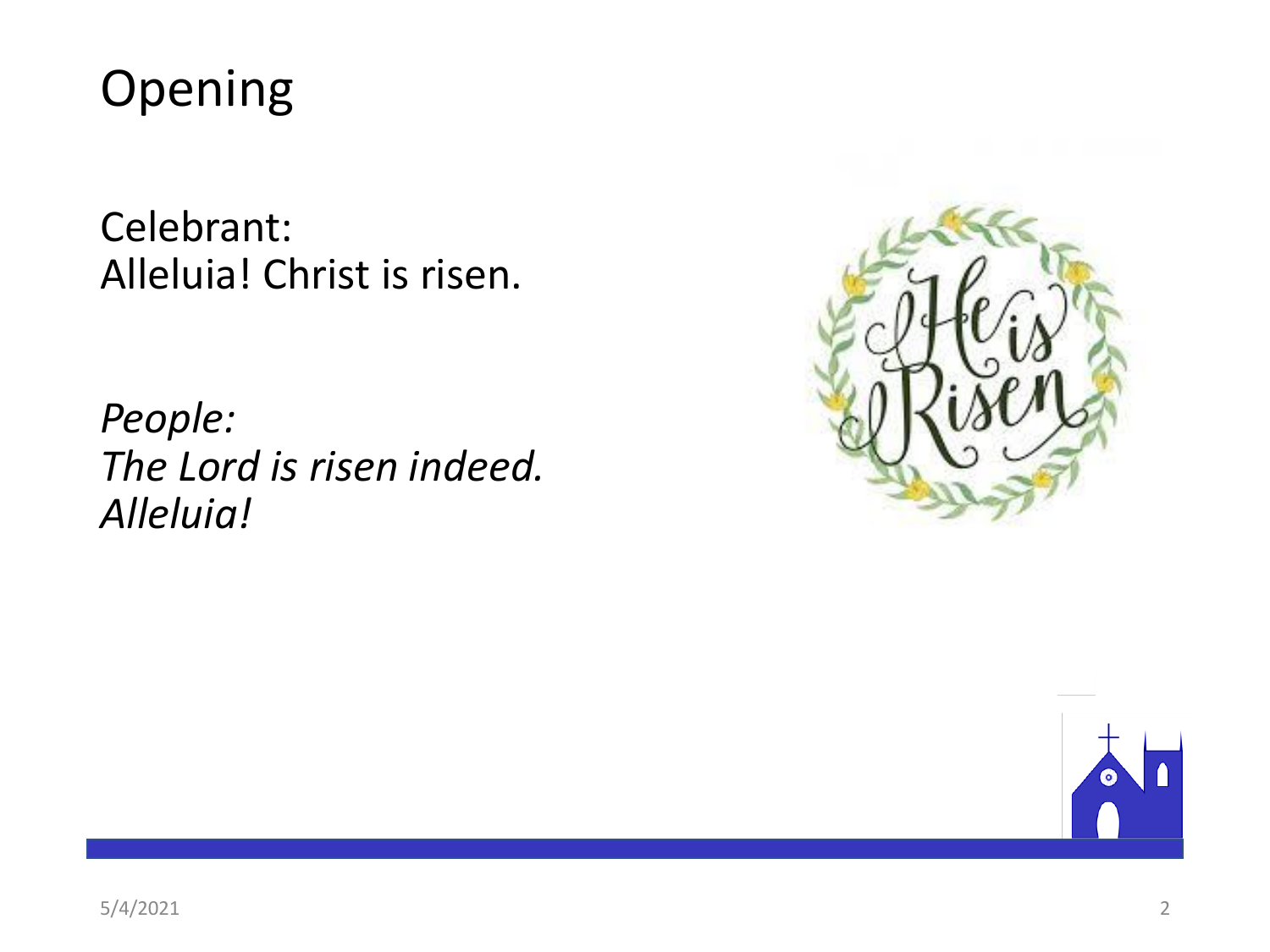# Collect for Purity

Almighty God, to you all hearts are open, all desires known, and from you no secrets are hid: Cleanse the thoughts of our hearts by the inspiration of your Holy Spirit, that we may perfectly love you, and worthily magnify your holy Name; through Christ our Lord. *Amen.*

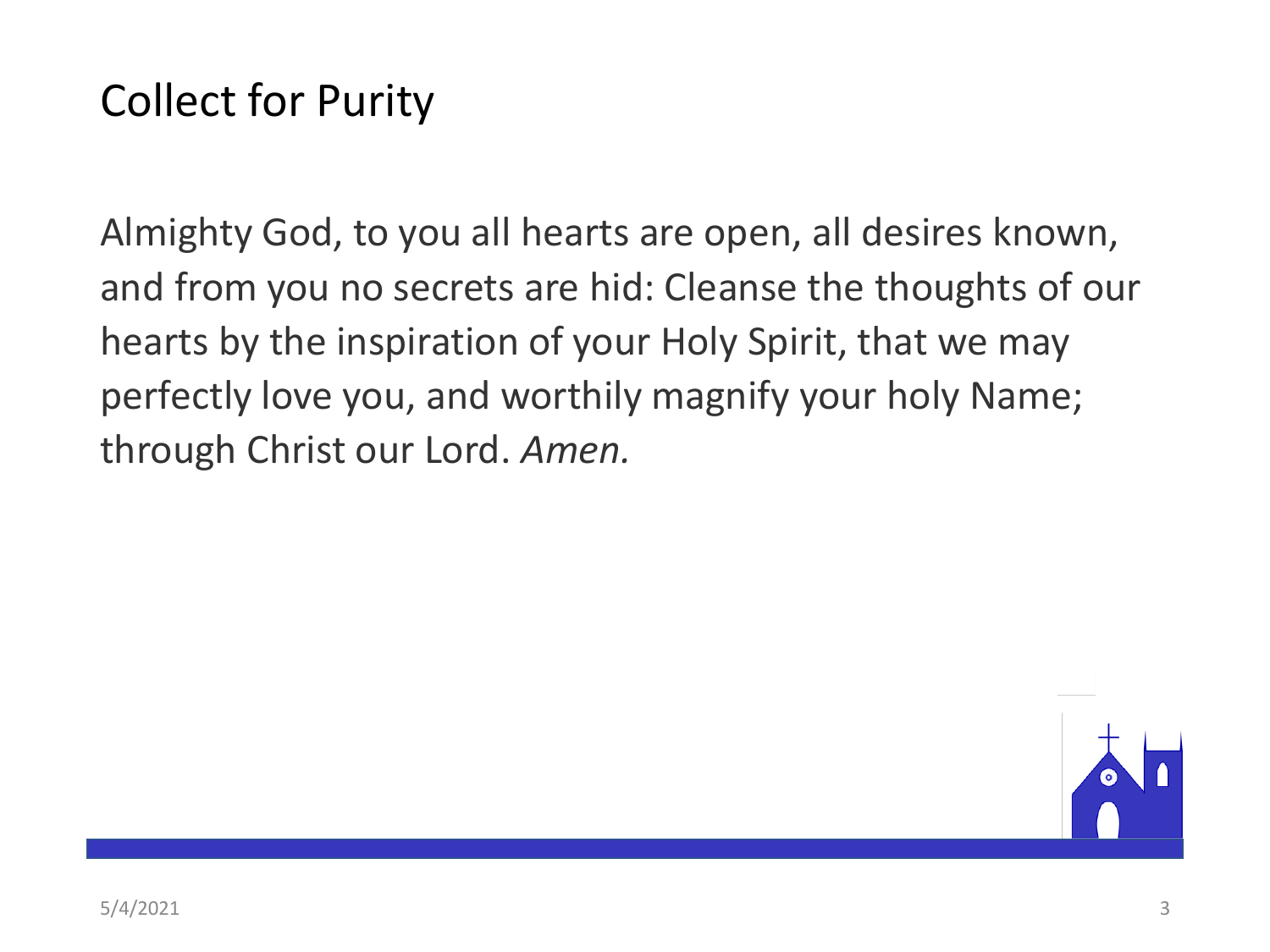## Gloria S280

Glory to God in the highest, and peace to his people on earth.

Lord God, heavenly King, almighty God and Father, we worship you, we give you thanks, we praise you for your glory.

Lord Jesus Christ, only Son of the Father, Lord God, Lamb of God,

you take away the sin of the world: have mercy on us; you are seated at the right hand of the Father: receive our prayer.

For you alone are the Holy One, you alone are the Lord, you alone are the Most High, Jesus Christ, with the Holy Spirit, in the glory of God the Father. Amen

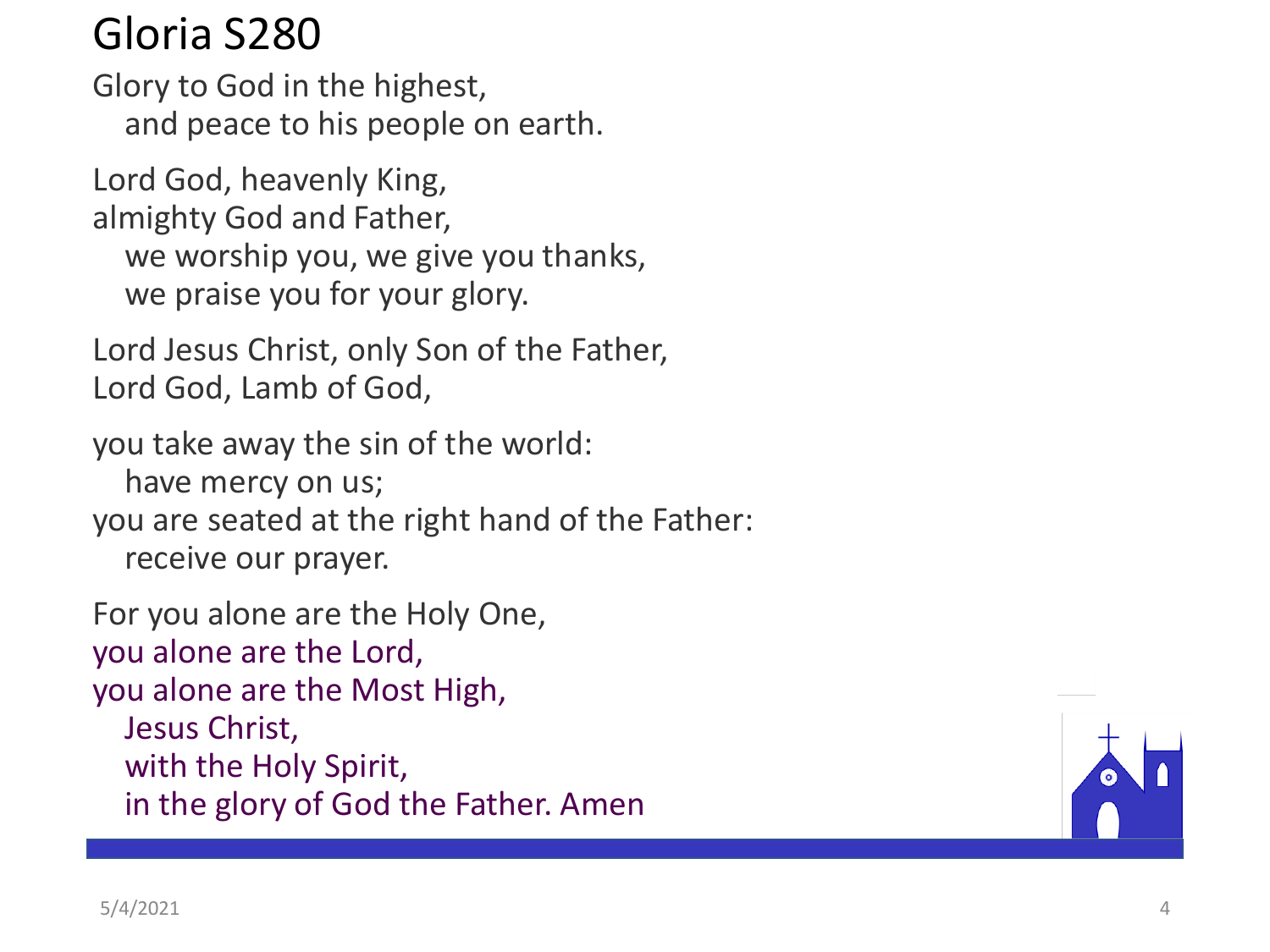## The Collect

O God, you have prepared for those who love you such good things as surpass our understanding: Pour into our hearts such love towards you, that we, loving you in all things and above all things, may obtain your promises, which exceed all that we can desire; through Jesus Christ our Lord, who lives and reigns with you and the Holy Spirit, one God, for ever and ever. *Amen.*

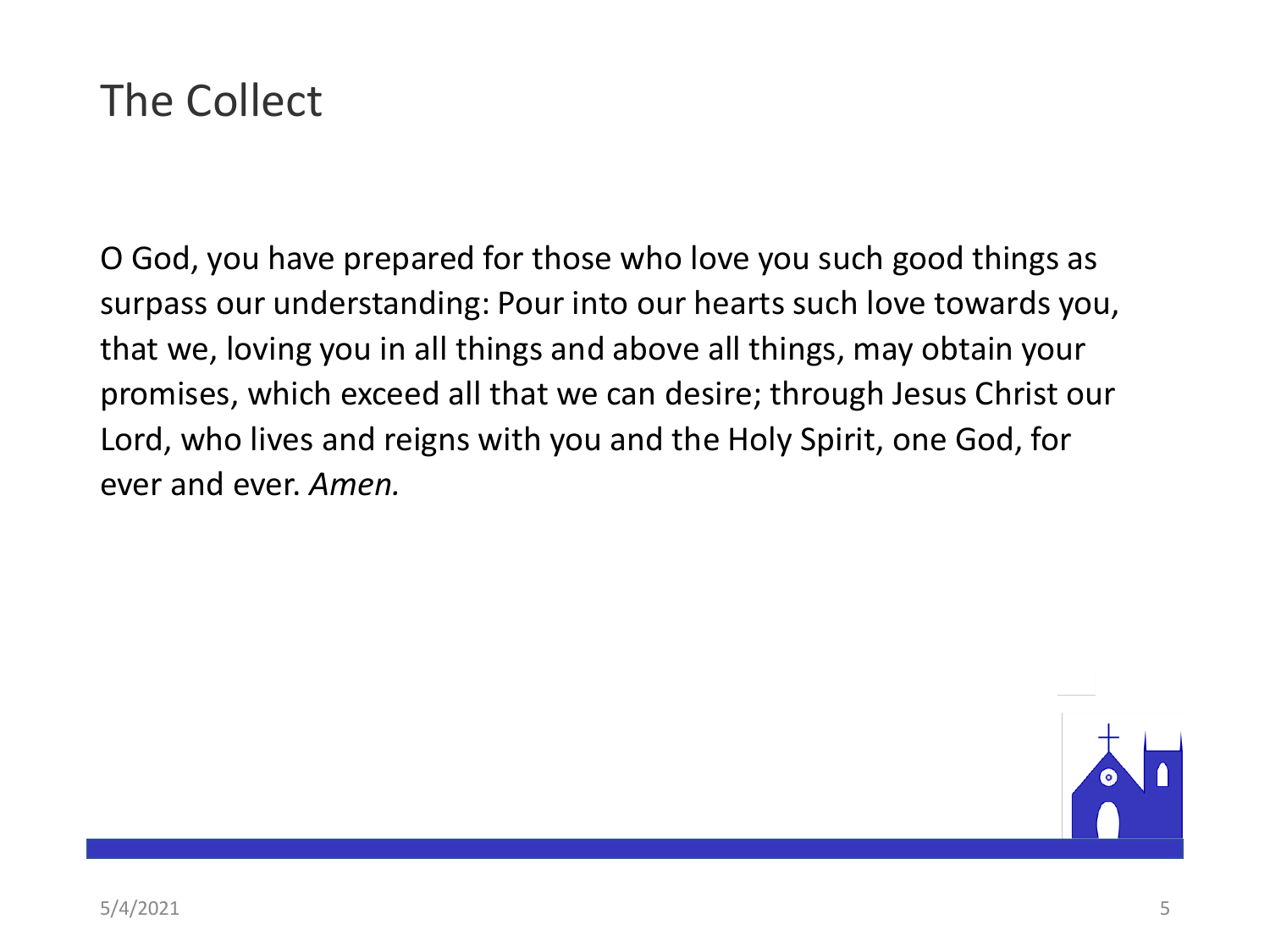### First Reading: **Acts 10:44-48**

While Peter was still speaking, the Holy Spirit fell upon all who heard the word. The circumcised believers who had come with Peter were astounded that the gift of the Holy Spirit had been poured out even on the Gentiles, for they heard them speaking in tongues and extolling God. Then Peter said, "Can anyone withhold the water for baptizing these people who have received the Holy Spirit just as we have?" So he ordered them to be baptized in the name of Jesus Christ. Then they invited him to stay for several days.

Hear what the Spirit is saying to God's people *People: Thanks be to God*



*continued*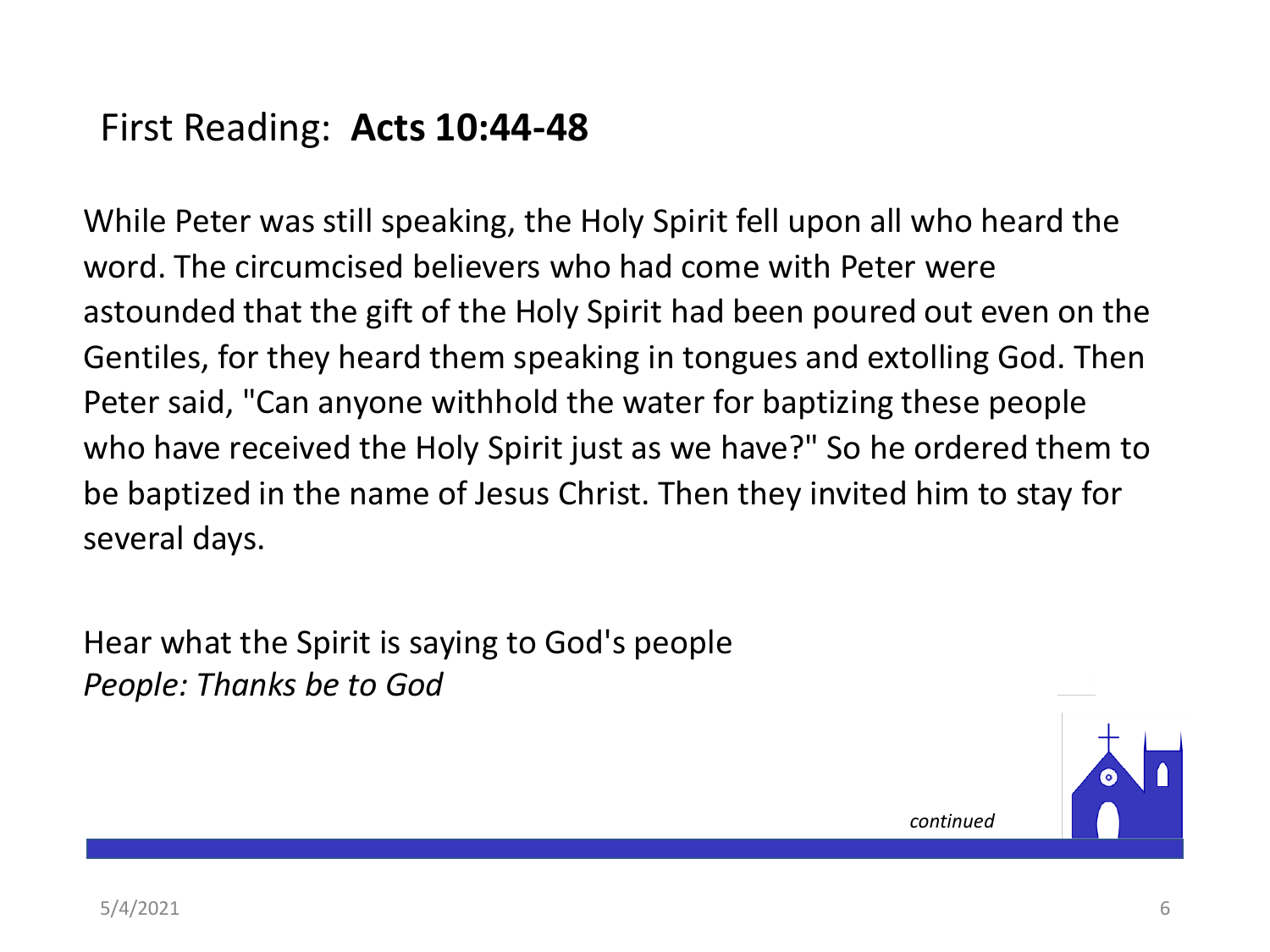### **Psalm 98**

- 1 Sing to the LORD a new song, \* for he has done marvelous things.
- 2 With his right hand and his holy arm \* has he won for himself the victory.
- 3 The LORD has made known his victory; \* his righteousness has he openly shown in the sight of the nations.
- 4 He remembers his mercy and faithfulness to the house of Israel, \* and all the ends of the earth have seen the victory of our God.
- 5 Shout with joy to the LORD, all you lands; \* lift up your voice, rejoice, and sing.
- 6 Sing to the LORD with the harp, \* with the harp and the voice of song.

*Continued*

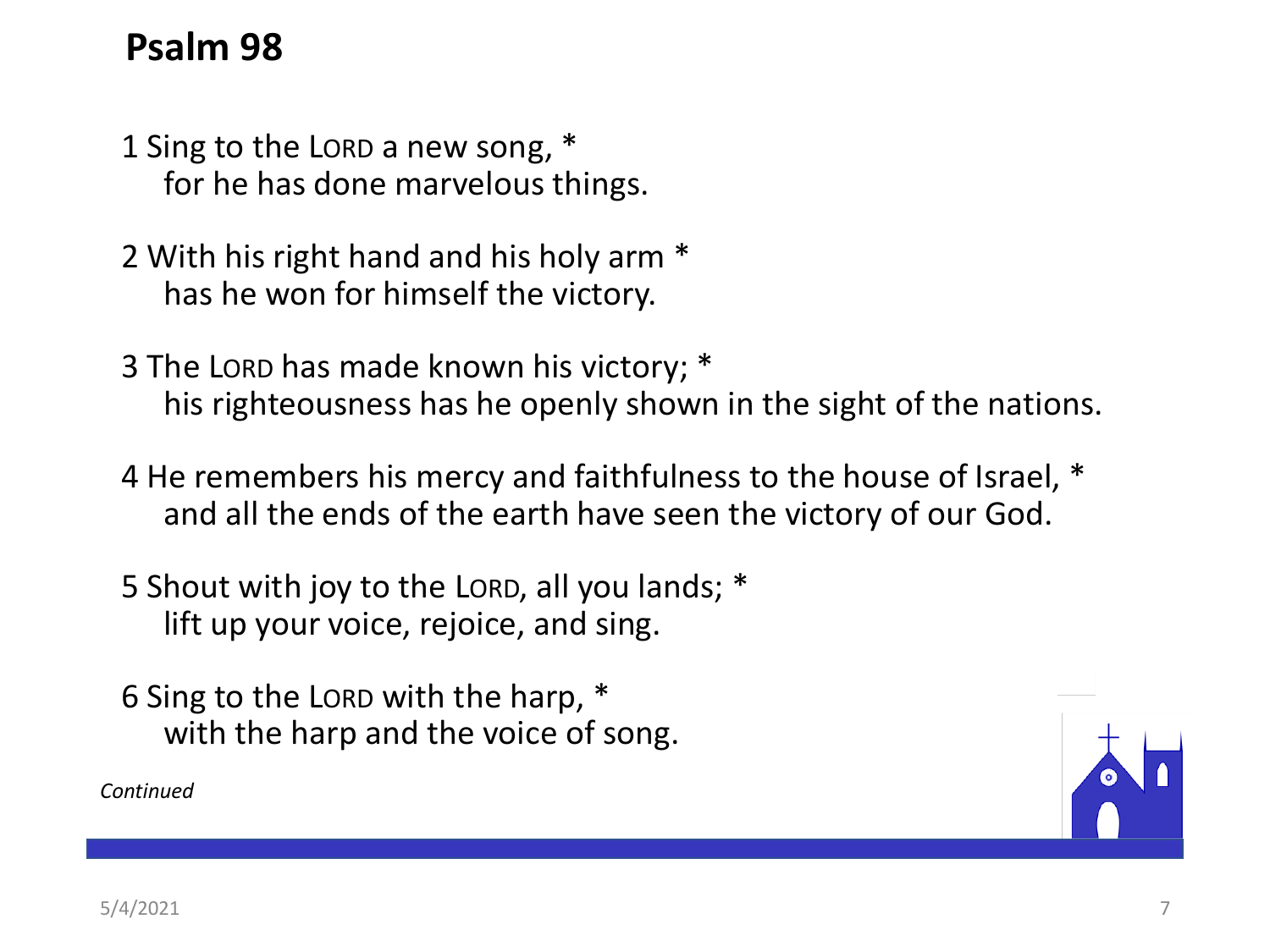continued

7 With trumpets and the sound of the horn \* shout with joy before the King, the LORD.

8 Let the sea make a noise and all that is in it, \* the lands and those who dwell therein.

9 Let the rivers clap their hands, \* and let the hills ring out with joy before the LORD, when he comes to judge the earth.

10 In righteousness shall he judge the world \* and the peoples with equity.

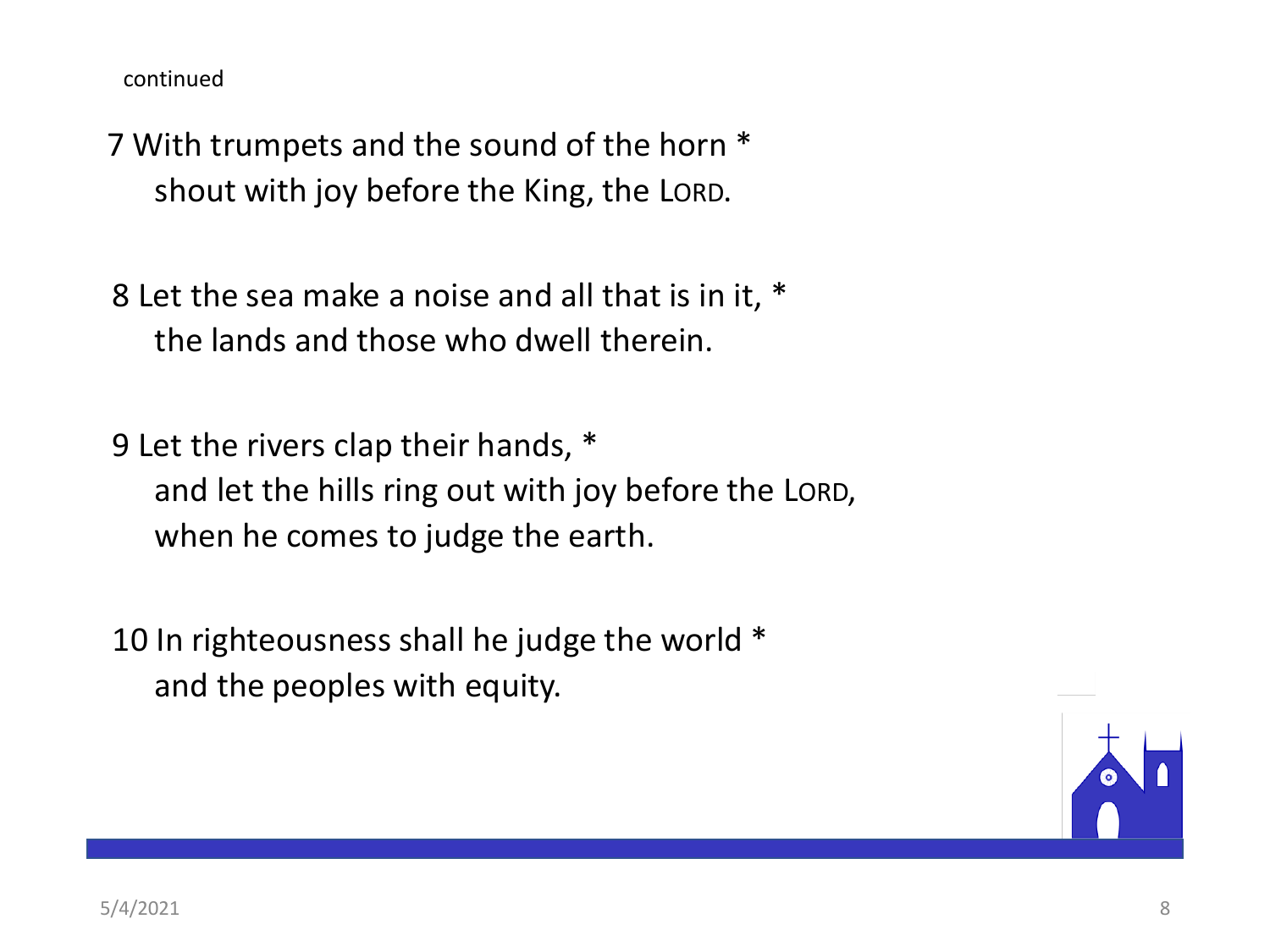### Second Reading: **1 John 5:1-6**

Everyone who believes that Jesus is the Christ has been born of God, and everyone who loves the parent loves the child. By this we know that we love the children of God, when we love God and obey his commandments. For the love of God is this, that we obey his commandments. And his commandments are not burdensome, for whatever is born of God conquers the world. And this is the victory that conquers the world, our faith. Who is it that conquers the world but the one who believes that Jesus is the Son of God?

This is the one who came by water and blood, Jesus Christ, not with the water only but with the water and the blood. And the Spirit is the one that testifies, for the Spirit is the truth.

Hear what the Spirit is saying to God's people *People: Thanks be to God*

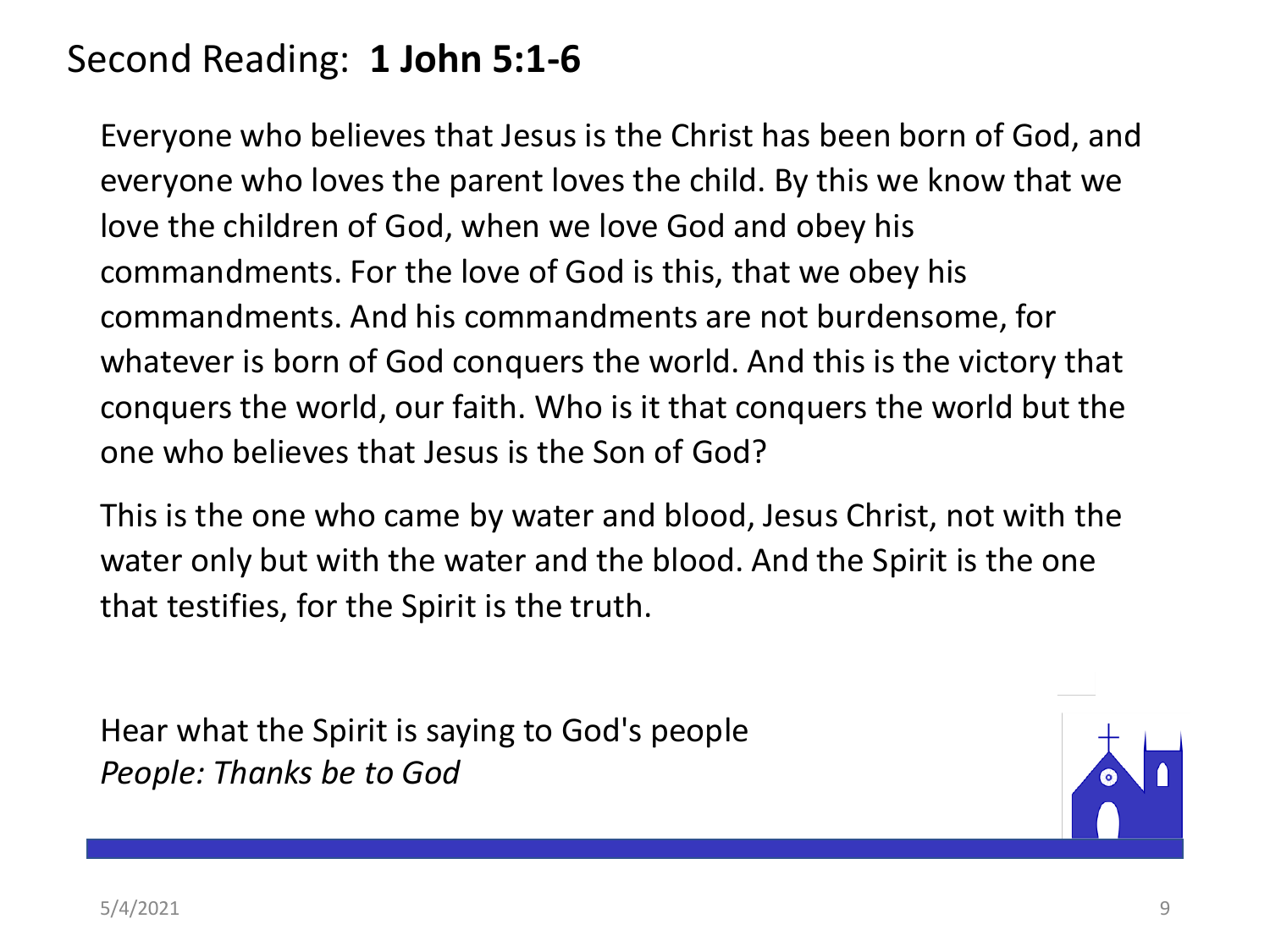### Gospel John **15:9-17**

The Holy Gospel of Our Lord Jesus Christ according to John *People: Glory to you, Lord Christ*

Jesus said to his disciples, "As the Father has loved me, so I have loved you; abide in my love. If you keep my commandments, you will abide in my love, just as I have kept my Father's commandments and abide in his love. I have said these things to you so that my joy may be in you, and that your joy may be complete.

"This is my commandment, that you love one another as I have loved you. No one has greater love than this, to lay down one's life for one's friends. You are my friends if you do what I command you. I do not call you servants any longer, because the servant does not know what the master is doing; but I have called you friends, because I have made known to you everything that I have heard from my Father. You did not choose me but I chose you. And I appointed you to go and bear fruit, fruit that will last, so that the Father will give you whatever you ask him in my name. I am giving you these commands so that you may love one another."

The Gospel of the Lord *People: Praise to you Lord Christ*

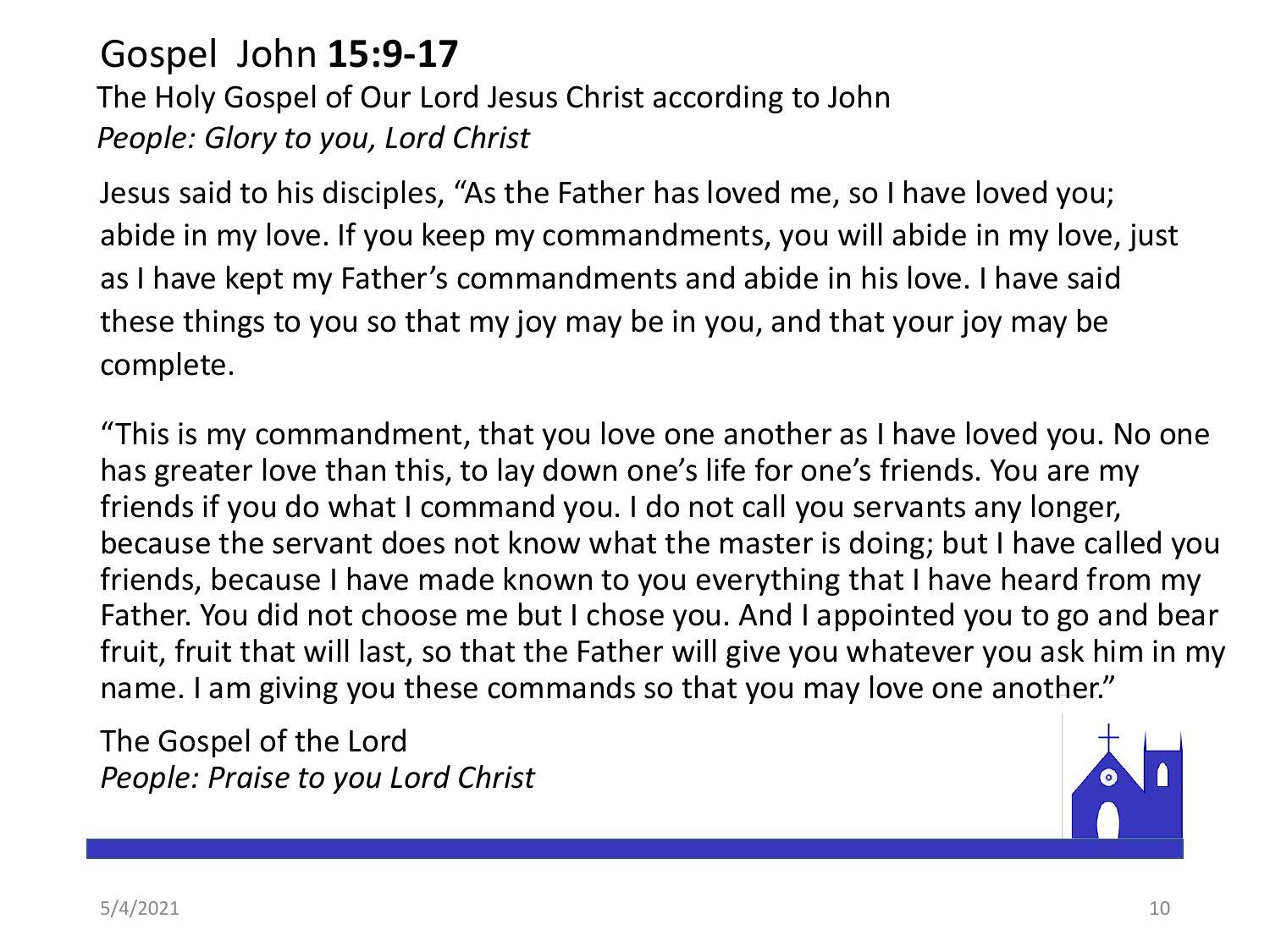

# Sermon Rev. Grant

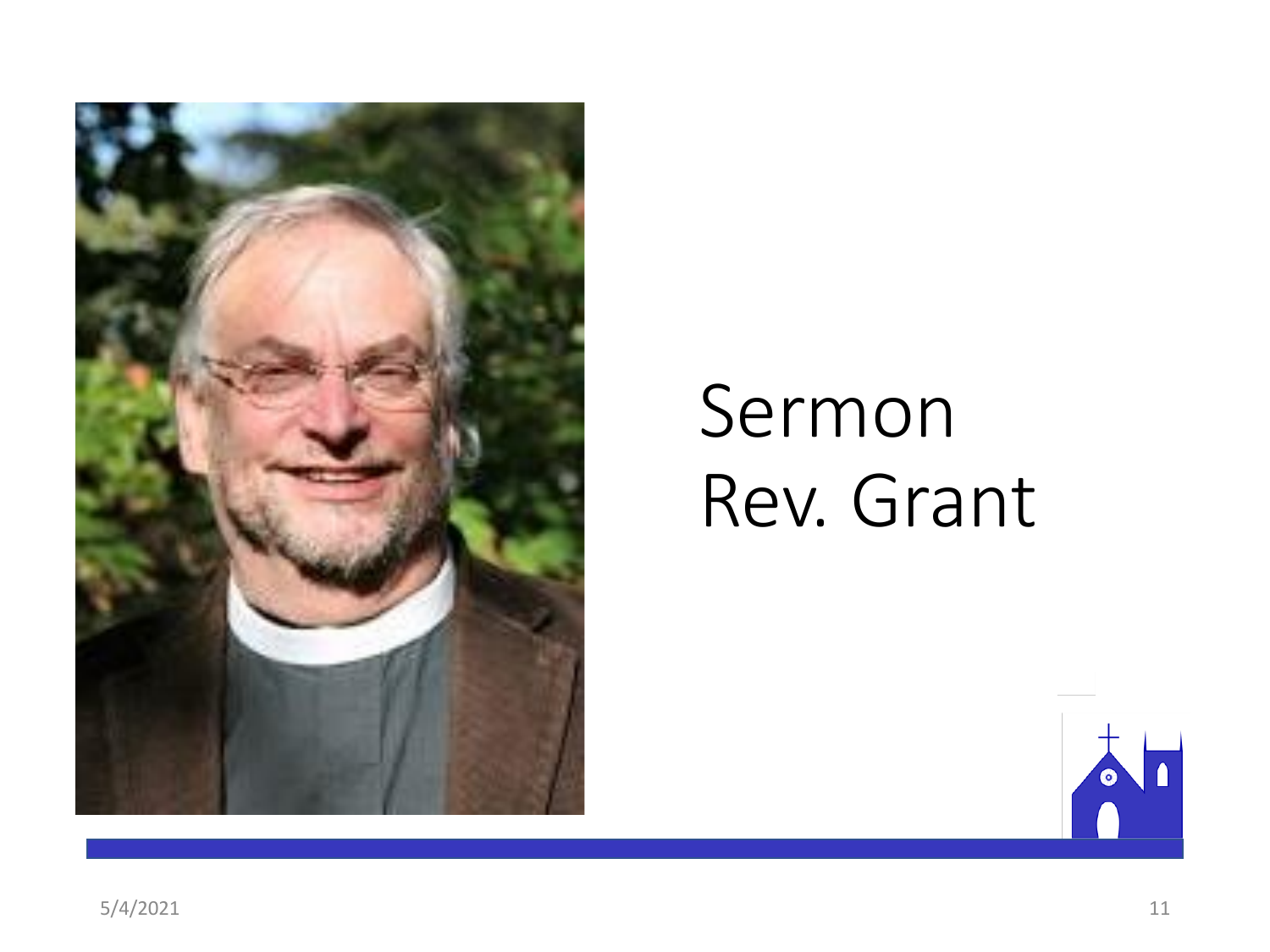# The Nicene Creed

We believe in one God, the Father, the Almighty, maker of heaven and earth, of all that is, seen and unseen.

We believe in one Lord, Jesus Christ, the only Son of God, eternally begotten of the Father, God from God, Light from Light, true God from true God, begotten, not made, of one Being with the Father. Through him all things were made. For us and for our salvation he came down from heaven: by the power of the Holy Spirit he became incarnate from the Virgin Mary, and was made man.

#### *Rev Grant's microphone open, all others muted*

For our sake he was crucified under Pontius Pilate; he suffered death and was buried. On the third day he rose again in accordance with the Scriptures; he ascended into heaven and is seated at the right hand of the Father.

He will come again in glory to judge the living and the dead, and his kingdom will have no end.

We believe in the Holy Spirit, the Lord, the giver of life, who proceeds from the Father and the Son. With the Father and the Son he is worshiped and glorified. He has spoken through the Prophets.

We believe in one holy catholic and apostolic Church. We acknowledge one baptism for the forgiveness of sins.

We look for the resurrection of the dead, and the life of the world to come.

*Amen*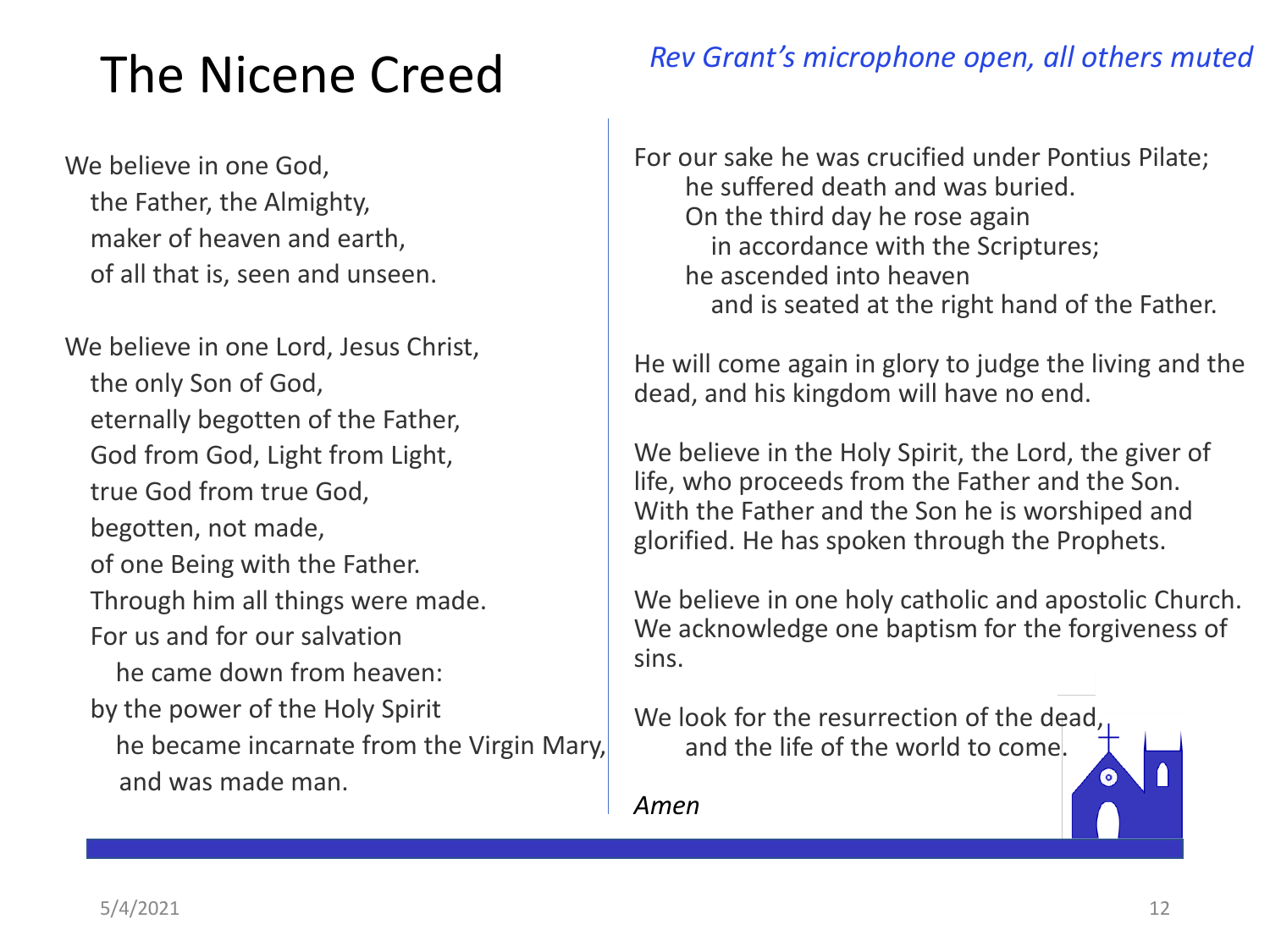### Prayers of the People - Reader

- Leader: We give you thanks for the Risen Christ who lives in the Church throughout the world. Bless it Lord God, sustain it, and lead it into new life.
- Leader: We thank you God of creation for the world around us, with the coming of spring, the use of our intellect and skill to enhance the well-being of all people, for those who grow our food, those who work while we sleep, the leaders and people of our towns, states, countries. We give thanks for the whole created order raised anew with the Risen Jesus.
- Leader: We pray for all those longing for the assurance that new life comes from our past and present struggles. We pray now especially for those in any need, and especially those on our prayer list:

Dot B., Marilyn W., Kyle M., Jennifer M., Claire M., Muriel C., Daniel, Marjorie S., Tom D., JoAnn B., Vi G., Andrew D., Loren C., Richard T., Pat N., Rebecca T., Stephanie T., David T., George M., Alison S., Diane M., John V., Norm L., Janet D., Beth W., Ron, Nancy M., Michele T., Carole H.P., Nick, Autumn, 4 Curtiss C. & Grant

*continued*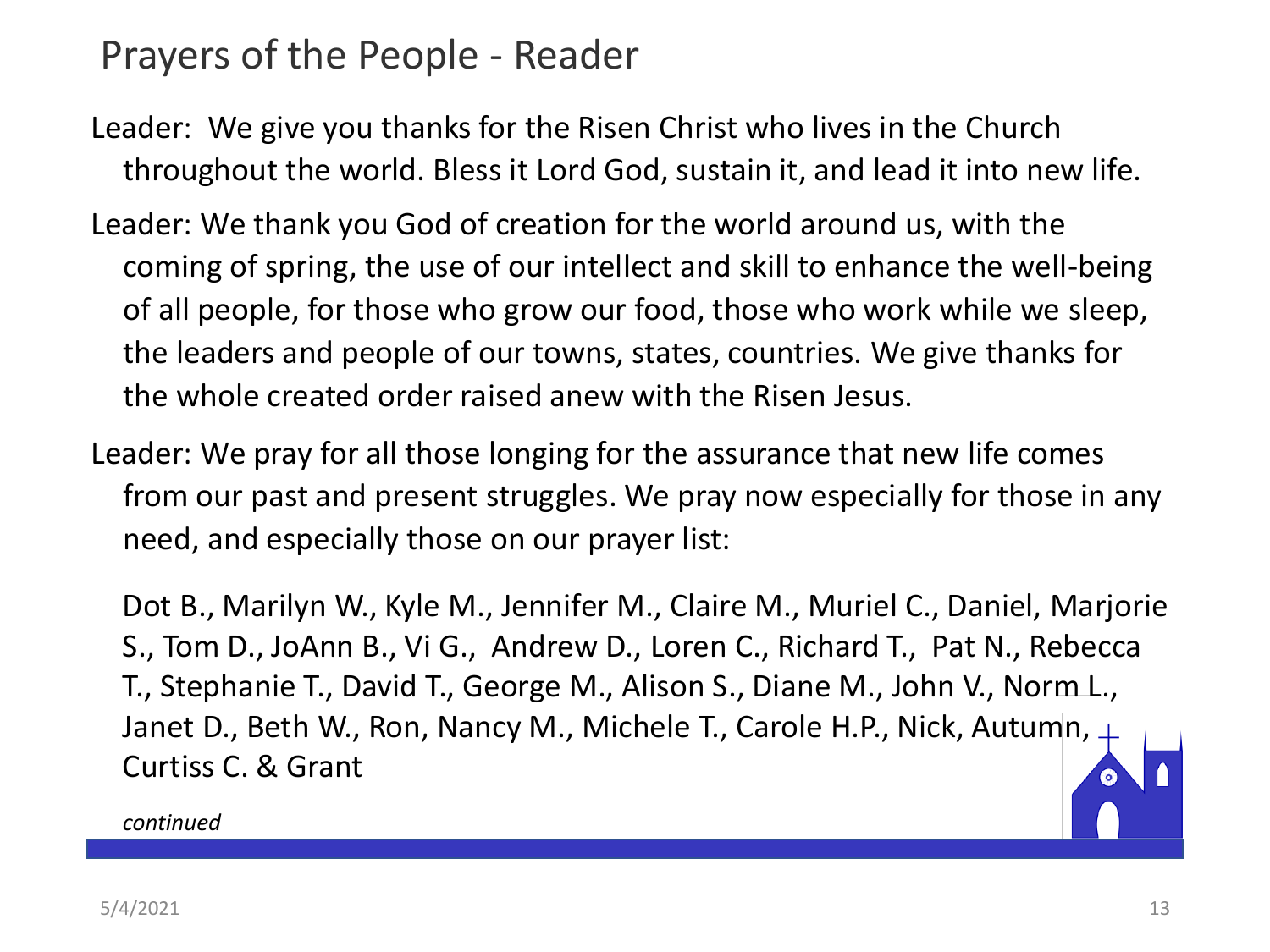Prayers of the People *continued*

Leader: We pray for those serving in the military, especially: Matt C., Baron S., Zachary S., Christopher, Monique & Joey

Leader: We give thanks for those whom we have loved but see no longer. They stand before you and pray for us, as we now pray for them to grow closer and closer into your love and light.

*Leader allows a moment of quiet for all to name out loud or in the hearts those who have died.*

Leader: We pray for the special intentions given this day, for those in need and thanksgiving for blessings

*Leader or other person reads petitions entered into Zoom Chat*

Leader: Are there other intercessions or thanksgivings others wish to name?

*All are invited to unmute their lines and offer further prayer needs.*

Celebrant: asks if there are any birthdays or anniversaries to be celebrated in the coming week, then prays for those named; if none come forward with birthdays or anniversaries, the Celebrant adds a concluding Collect.

*You may also add your prayers in the chat box, including birthday or anniversary remembrances.*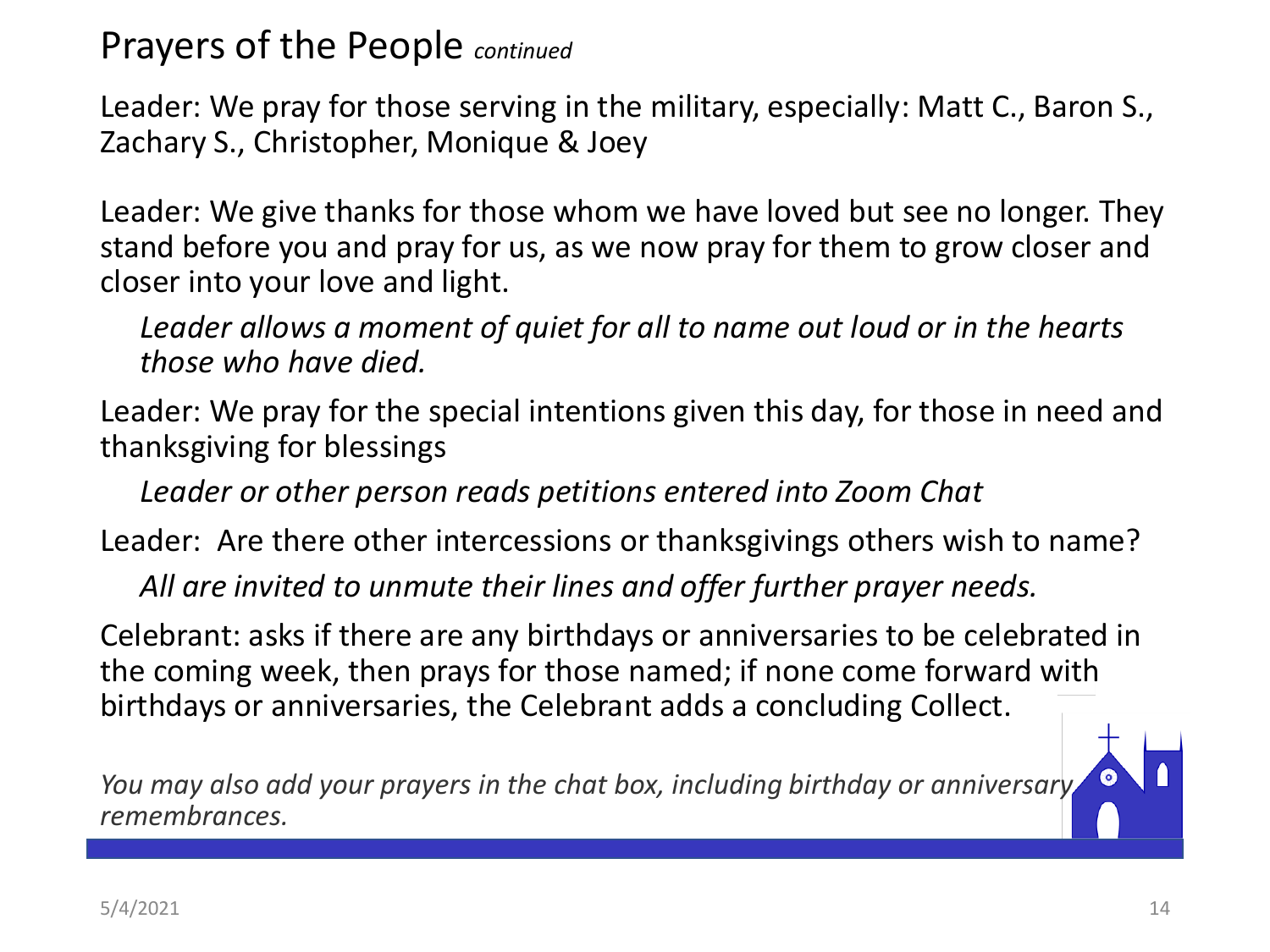# The Lord's Prayer

*And now, as our Savior Christ has taught us, we are bold to say,*

Our Father, who art in heaven, hallowed be thy Name, thy kingdom come, thy will be done, on earth as it is in heaven. Give us this day our daily bread. And forgive us our trespasses, as we forgive those who trespass against us And lead us not into temptation, but deliver us from evil. For thine is the kingdom, and the power, and the glory, for ever and ever.

*Amen*



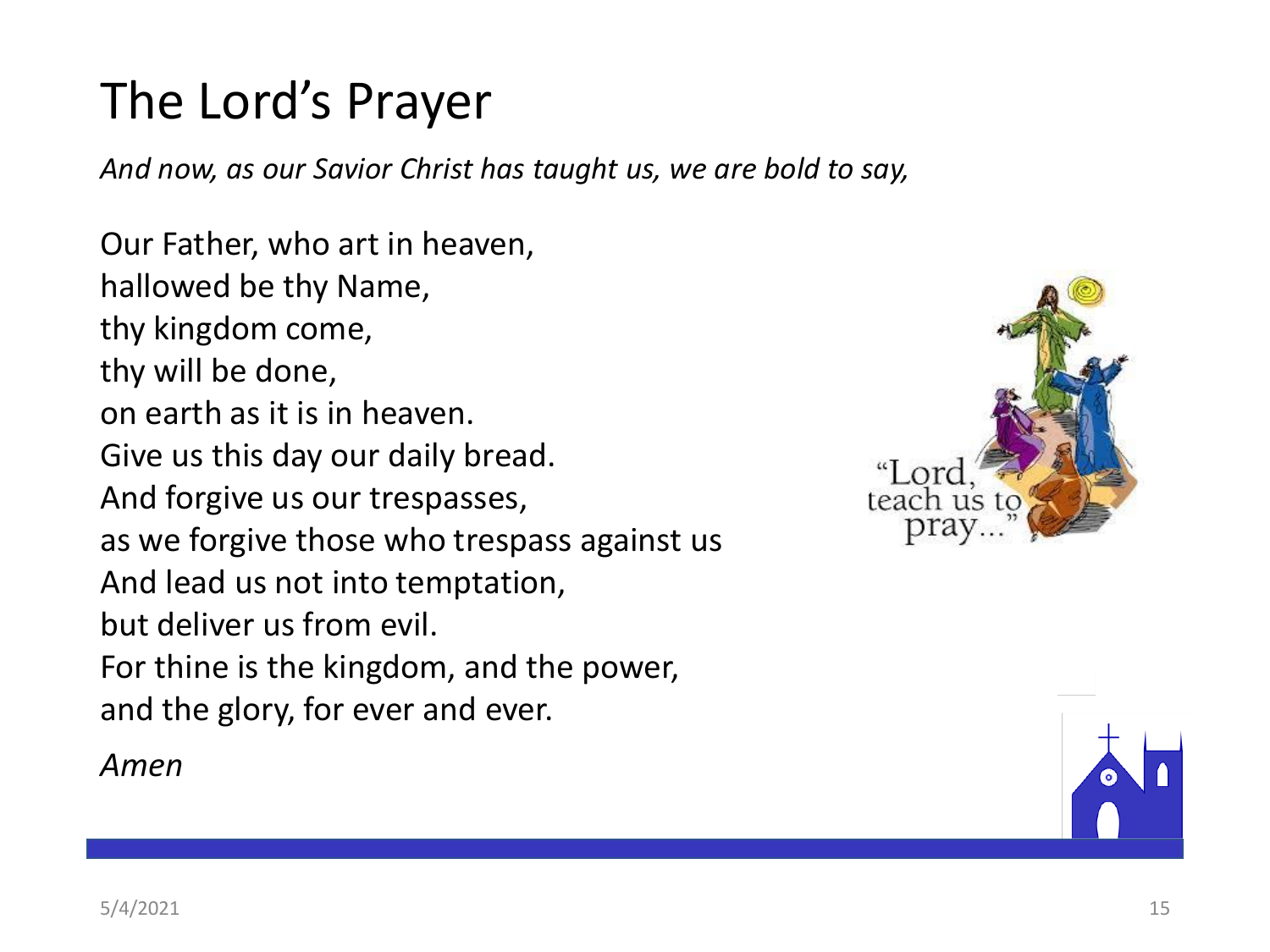## A General Thanksgiving (2007 Version)

Accept, O Lord, our thanks and praise for all that you have done for us. We thank you for the splendor of the whole creation, for the beauty of this world, for the wonder of life, and for the mystery of love.

We thank you for the blessing of family and friends, and for the loving care which surrounds us on every side.

We thank you for setting us at tasks which demand our best efforts, and for leading us to accomplishments which satisfy and delight us.



*continued*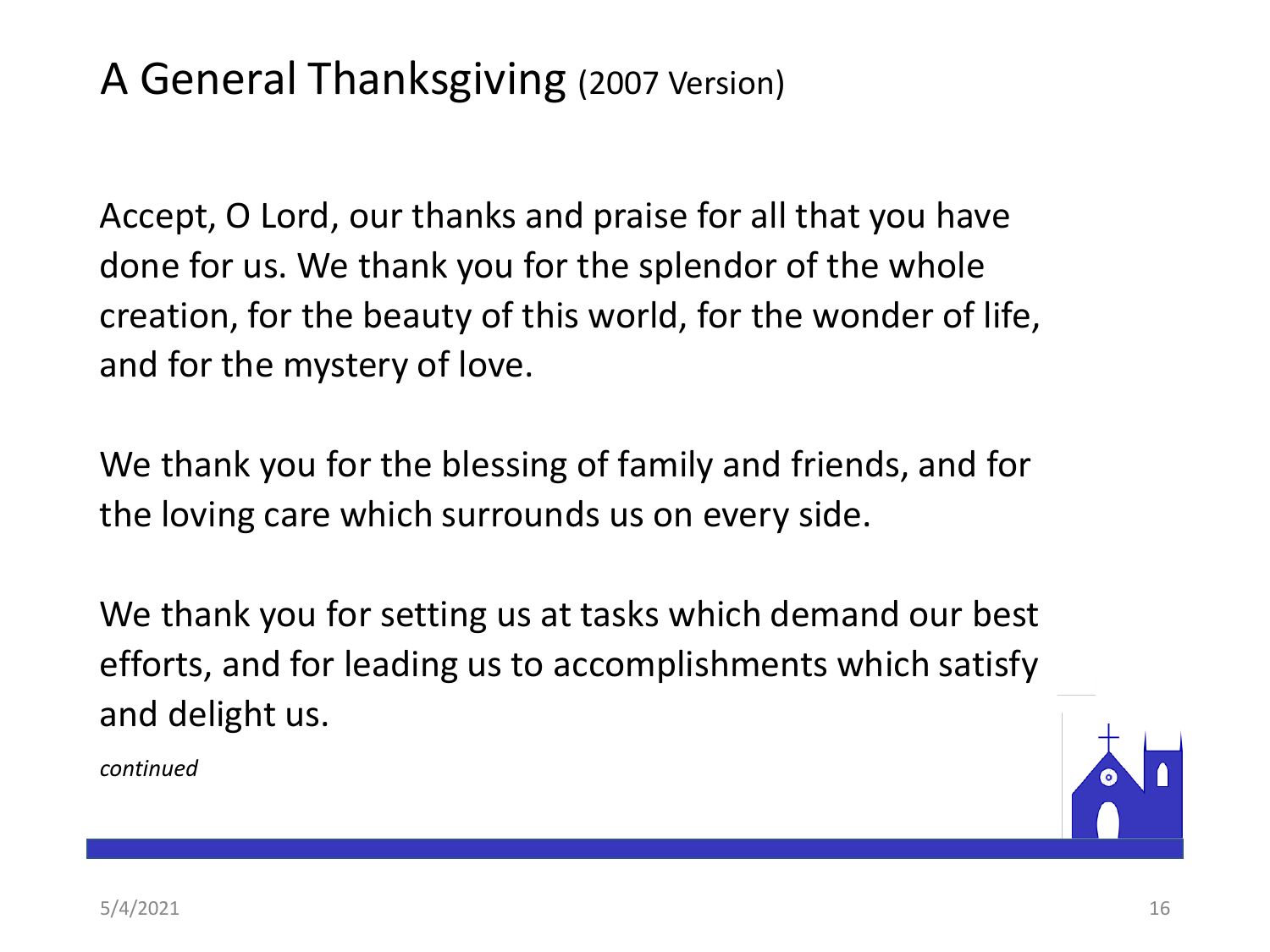### A General Thanksgiving *continued*

We thank you also for those disappointments and failures that lead us to acknowledge our dependence on you alone.

Above all, we thank you for your Son Jesus Christ; for the truth of his Word and the example of his life; for his steadfast obedience, by which he overcame temptation; for his dying, through which he overcame death; and for his rising to life again, in which we are raised to the life of your kingdom.

Grant us the gift of your Spirit, that we may know Christ and make him known; and through him, at all times and in all places, may give thanks to you in all things. *Amen.*